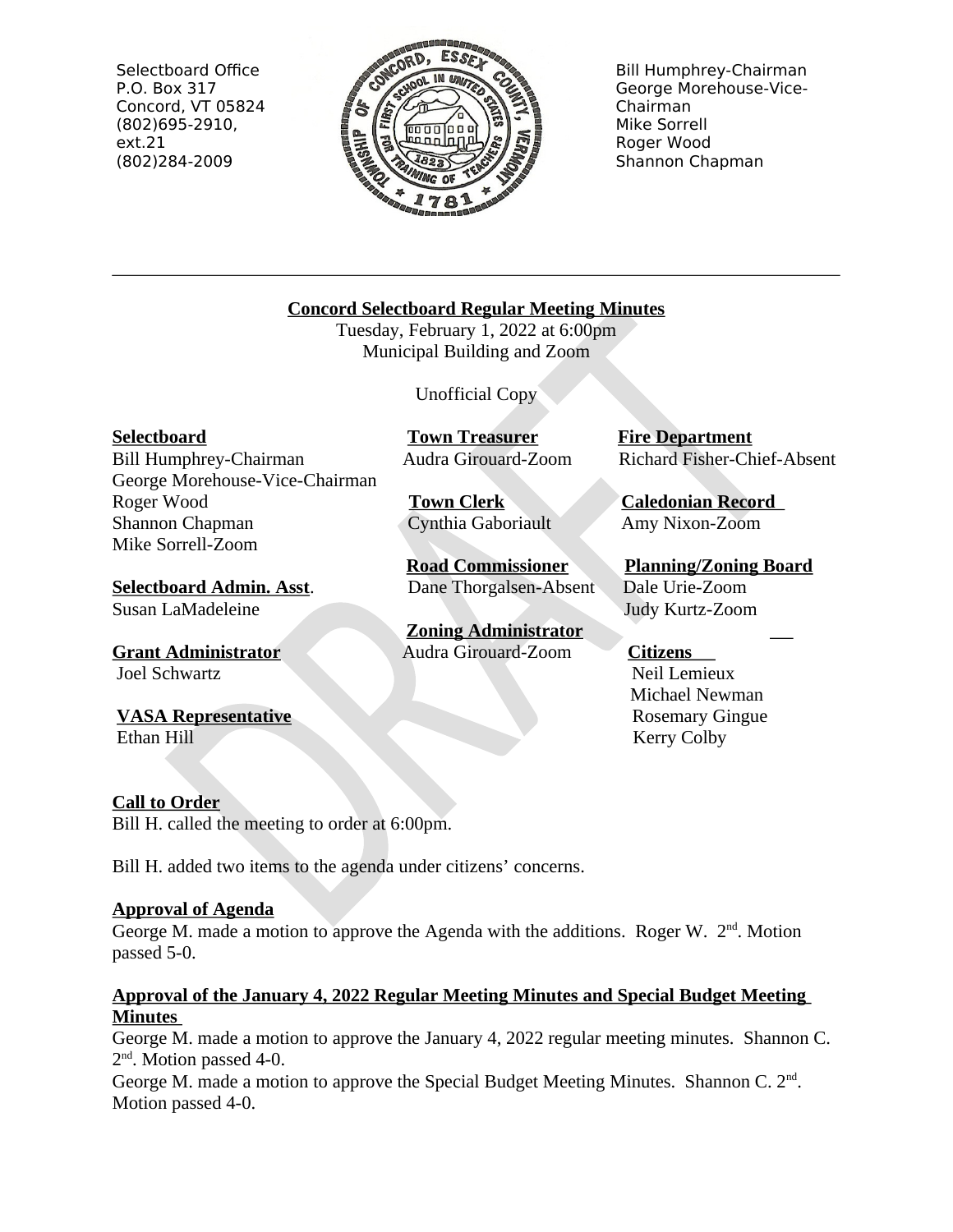# **Citizen's Concerns**

Ethan H. the representative from VASA requested support from the Board to apply for Northeast Kingdom REAP Zone RBGD funds for trail improvements work in the Town of Concord. Consensus of the Board to support.

#### **March Selectboard Meeting date was discussed.**

Consensus of the Board to hold the Selectboard Meeting on Thursday, March 3, 2022 at 6:00pm. Via Zoom and at the Municipal Building.

# **Old Business**

#### **Town Clerk**

Cindy G. stated that the Clerk's Office was getting ready for Town Meeting. She requested that the front door of the Town Clerk's Office be replaced. Board suggested that she ask Greg Rainey to look at it.

#### **Town Treasurer**

Audra G. provided the Board with the January reports for review. She requested a consensus of the Board to continue with the Aquatic Nuisance Control Stewardship Program and to have MPCA apply for the 2022 Grant?

Consensus of the Board to continue with the program.

She informed the Board that the Highway Supplement Payment has been received in the amount of \$3,287.95. She also let the Board know that there would be an NEK ARPA session via Zoom on Wednesday February 2, 2022 at 6:00pm.

#### **Zoning Administrator**

Audra G. requested that some items be discussed in Executive Session for legal matters. She stated that Donald and Lynda Spinner of 226 Victory Road are allowing their daughter to live in a camper on their property. She has been working with the property owners and stated that the daughter has now vacated the camper and is living in the house with her parents. Audra G. asked the Board to set a date for the camper to be unhooked of utilities and moved. Consensus of the Board to set the date of April 30, 2022.

#### **Road Commissioner-Absent**

# • Bradley Vale Road

A brief discussion was held concerning the road. Consensus of the Board to have the Town Attorney Daniel McCabe attend the March 3, 2022 Selectboard Meeting.

#### **Fire Department-Absent**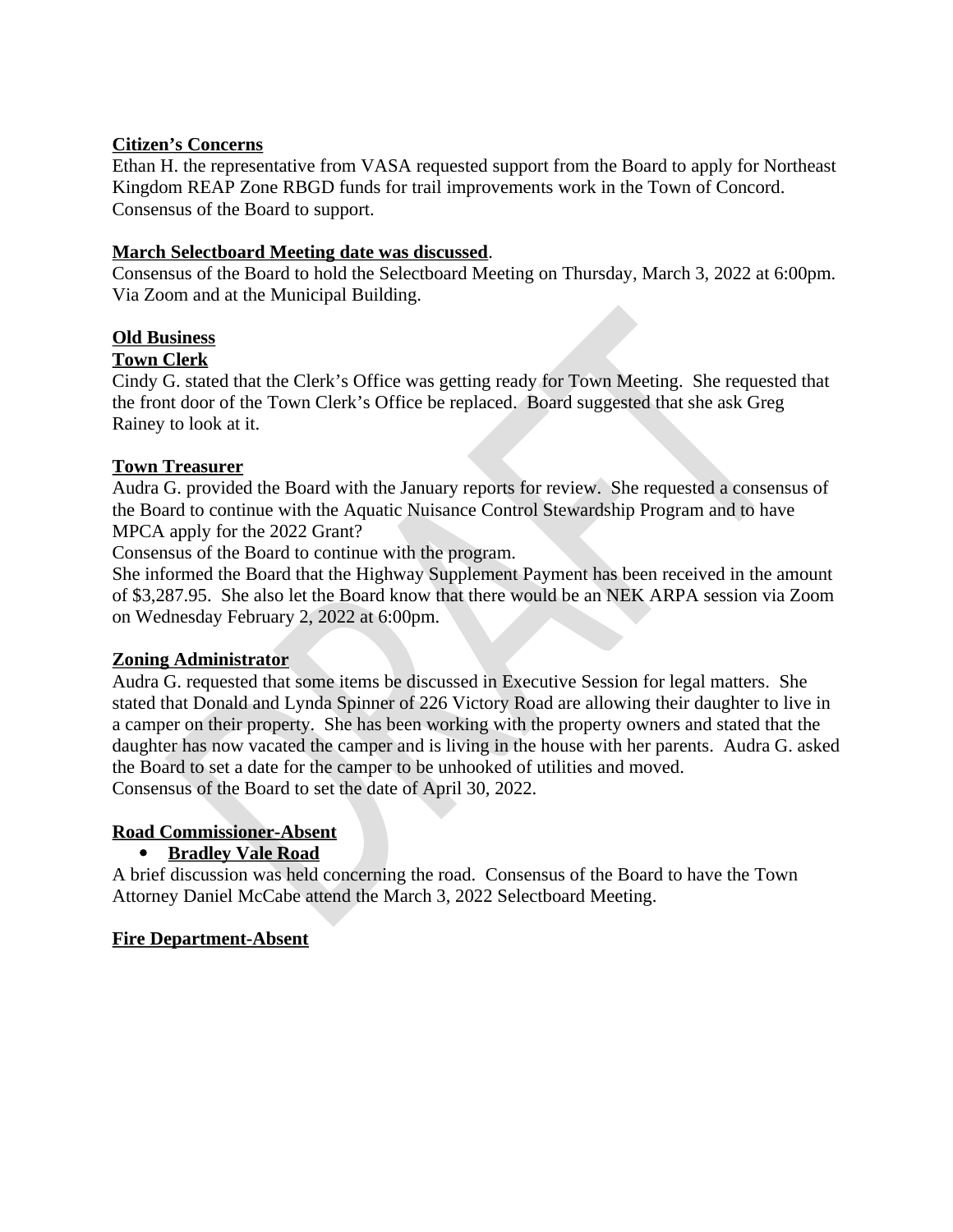#### **Planning Board**

# **Community Visit Program**

A brief discussion was held concerning this subject from the previous Selectboard Meeting. Consensus of the Board to move forward with the Community Visit Program.

#### Confirm Hearing Date of 02-19-2022 at 9:45am  $\bullet$

George M. made a motion to confirm the Hearing date of February 19, 2022 at 9:45am via Zoom for the Planning/Zoning Board By-Laws.

Roger W. 2<sup>nd</sup>. Motion passed 5-0.

#### **Grant Administrator**

Joel S. provided the Board with Grant and Loan Program Information for the Board to review. Tabled until next month.

#### **New Business**

#### **Acknowledge Resignations**

Two resignations were presented to the Board for their acknowledgement. Denis LaMadeleine's resignation as Constable and Barbara Bailey as Library Trustee. George M. stated on behalf of the Board that the two resignations have been recognized and that the Board would like to thank both parties for their service.

#### **Lighting Upgrade-Municipal Building**

Susan L. presented an estimate from Aubin Electric to upgrade the lighting at the Municipal Building in the amount of \$850.00.

Consensus of the Board not to move forward at this time.

# **Riverside Rescue Contract Renewal**

Susan L. presented the Board with the renewal contract from Riverside Rescue for approval. Consensus of the Board to renew the contract and for Bill H. to sign.

#### **Miles Pond Beach/Pavilion Update**

George M. informed the Board that the Meeting with Oliver Pierson from the VT Dept of Environmental Conservation went very well. Oliver P. is willing to renew the lease for the Miles Pond Beach/Pavilion Area and said that the lease can be renewed for 10 or 20 years. George M. made a motion to move forward with renewing the lease for 20 years. Shannon C.  $2<sup>nd</sup>$ . Motion passed 5-0.

#### **Bandstand Park Property-Folsom Common**

Neil L. owner of the property located beside Folsom Common stated that he is selling the property. The potential owners would like some sort of documentation from the Town concerning the septic system and the boundary line with Folsom Common. The Board requested that Neil L. speak with his lawyer and have something drawn up for the Board to review.

#### **Dental Plans**

**Tabled until October**